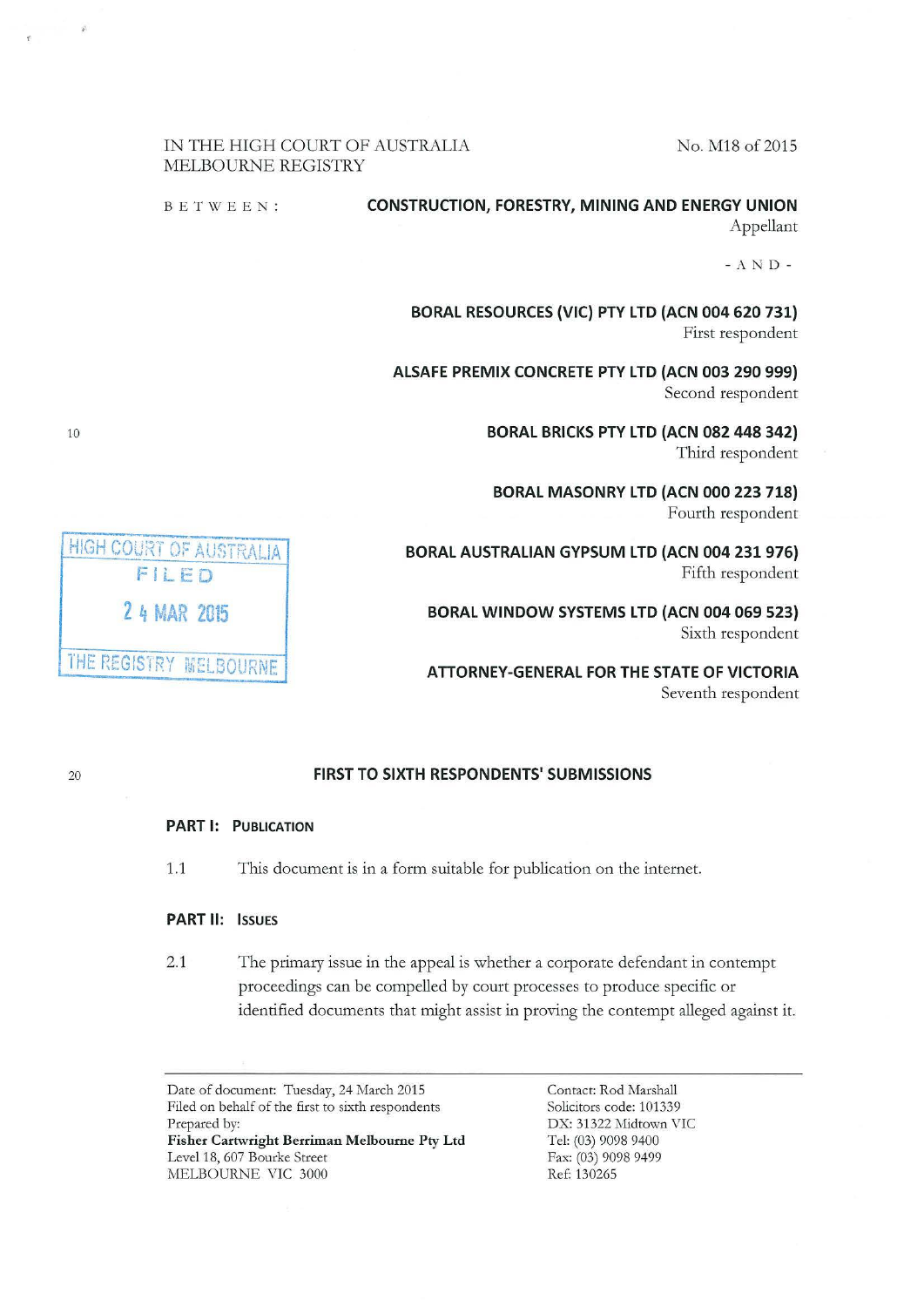2.2 There may be a secondary issue advanced by the seventh respondent: namely whether the Court of Appeal erred in concluding that the appellant ("the CFMEU") would not suffer substantial injustice ifleave to appeal in that case were refused (as it was).

### PART III: JUDICIARY ACT 1903 (CTH), S 78B

3.1 The Boral Respondents are of the view that notices under s 78B of the *Judiciary Act* 1903 (Cth) are not required.

## PART IV: FACTS

- 4.1 The Bora! Respondents adopt the summaq of relevant facts set out at Part V of the CFMEU's submission' and add only the following, namely:
	- (a) the summons of 22 August 2013 there referred to charges the CFMEU with contempts constituted, in part, by a blockade of a construction site at Footscray, Victoria, on 16 May 2013;
	- (b) it is alleged that that blockade was organised by an official of the CFMEU, Mr Joseph Myles, and that, by his doing so, Mr Myles acted with the authority of the CFMEU;
	- $(c)$  the plaintiffs will lead evidence that:<sup>2</sup>
		- (i) whilst in attendance at the blockade, Mr Myles made a number of telephone calls, including in response to being asked by police officers to permit passage through the blockade of persons wholly disconnected from the industrial disputation or issues in respect of which it was imposed;
		- (ii) Mr Myles told police at the blockade that he was "following directions" and, at one stage, referred to needing instructions from his "union boss"; $3$  and
		- (iii) at or around the time of the blockade, calls were placed between telephone numbers that the Boral respondents understand were used by Mr Myles (on the one hand) and various members of the executive of the Victorian branch of the CFMEU's Constmction and General division (on the other); and

10

20

 $<sup>1</sup>$  Dated Tuesday, 10 March 2015 ("CFMEU Submission").</sup>

 $^2$  CFMEU v Boral Resources (Vic) Pty Ltd <sup>[2014]</sup> VSCA 261 ("the Decision Below"), [80].

 $3$  The reference to Mr Myles's "union boss" is summarised in paragraph 5 of an affidavit dated 8 May 2014 of Paul Jason O'Halloran, relied upon by the Boral Respondents in the Court below.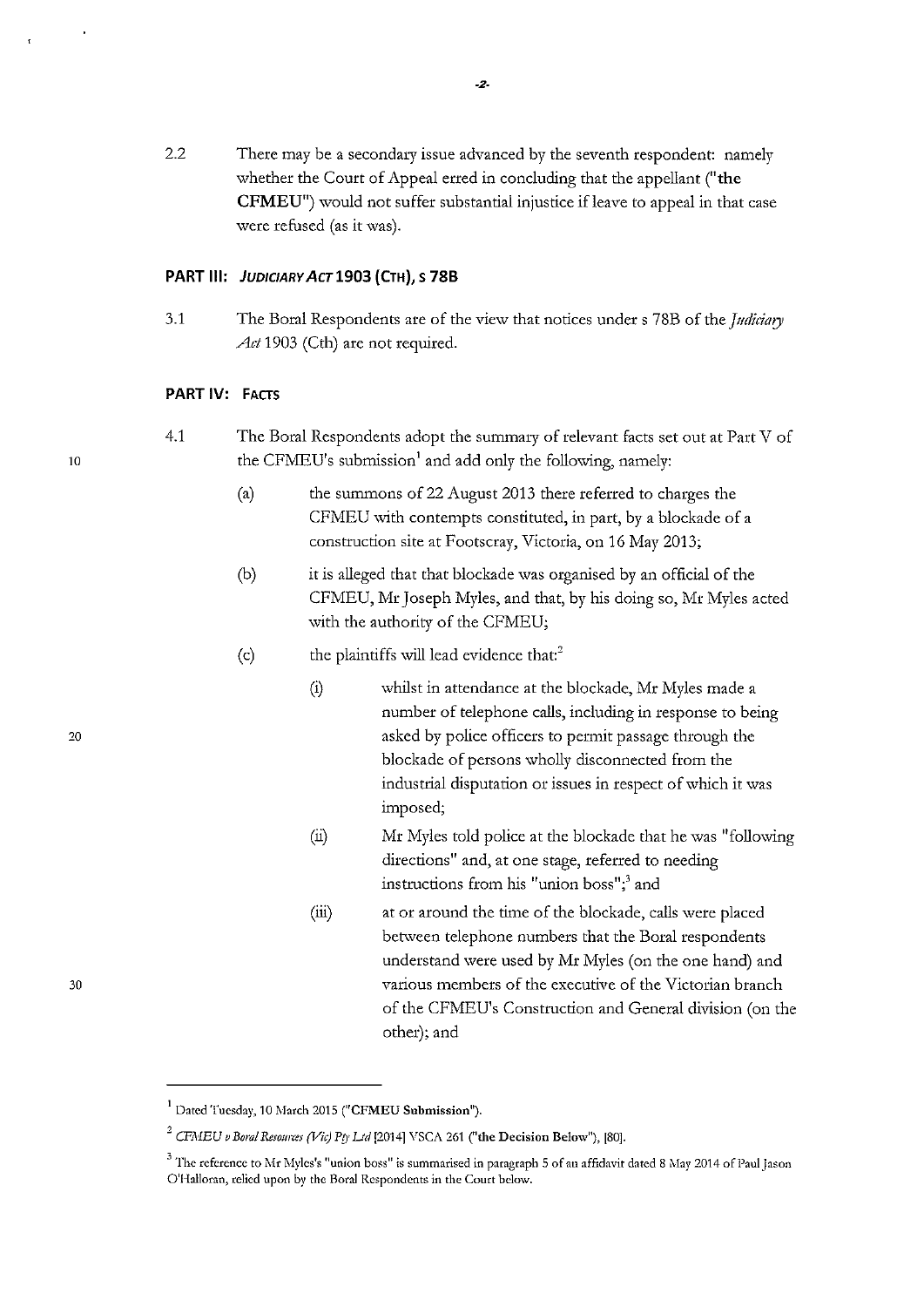- (d) the order of the Honourable Justice Digby ("the Discovery Order") compels the CFMEU to discover and produce specific documents, namely:
	- (i) business cards of named officials as at the date of the alleged contempts;
	- (ii) alternatively, documents recording the mobile telephone numbers of those officials as at the date of the alleged contempts; and
	- (iii) documents recording the terms by which the CFMEU employed or engaged Mr Myles as at the date of the alleged contempts.

#### **PART V:** APPLICABLE LEGISLATIVE PROVISIONS

- 5.1 The Bora! Respondents accept the CFMEU's statement of applicable constitutional provisions, statutes and regulations but contend that it is incomplete. Also relevant are the following additional statutory provisions, which are still in force:
	- (a) *Evidmce Act* 2008 (Vic) ss 17, 20, 140, 141, 187, and definitions of "civil proceeding" and "criminal proceeding" in the glossary.

#### **PART VI:** ARGUMENT

### 6. SUMMARY

- 6.1 The Bora! Respondents' position on the appeal can be summarised as follows:
	- (a) proceedings commenced under 0 75 of the *Supreme Court (General Civil Procedure)* Rules 2005 ("the Civil Rules") are not criminal proceedings; at least some of the protections afforded to defendants in criminal proceedings have no application to contempt;
	- (b) even if that is wrong, and the full array of protections normally available to an accused in criminal proceedings applies in contempt, none of those protections serves as a mechanism by which a corporate accused can resist being compelled, by court process, to produce specific documents; and
	- (c) the Victorian Court of Appeal did not err in refusing leave to appeaL'

20

<sup>&</sup>lt;sup>4</sup> Decision Below, [508].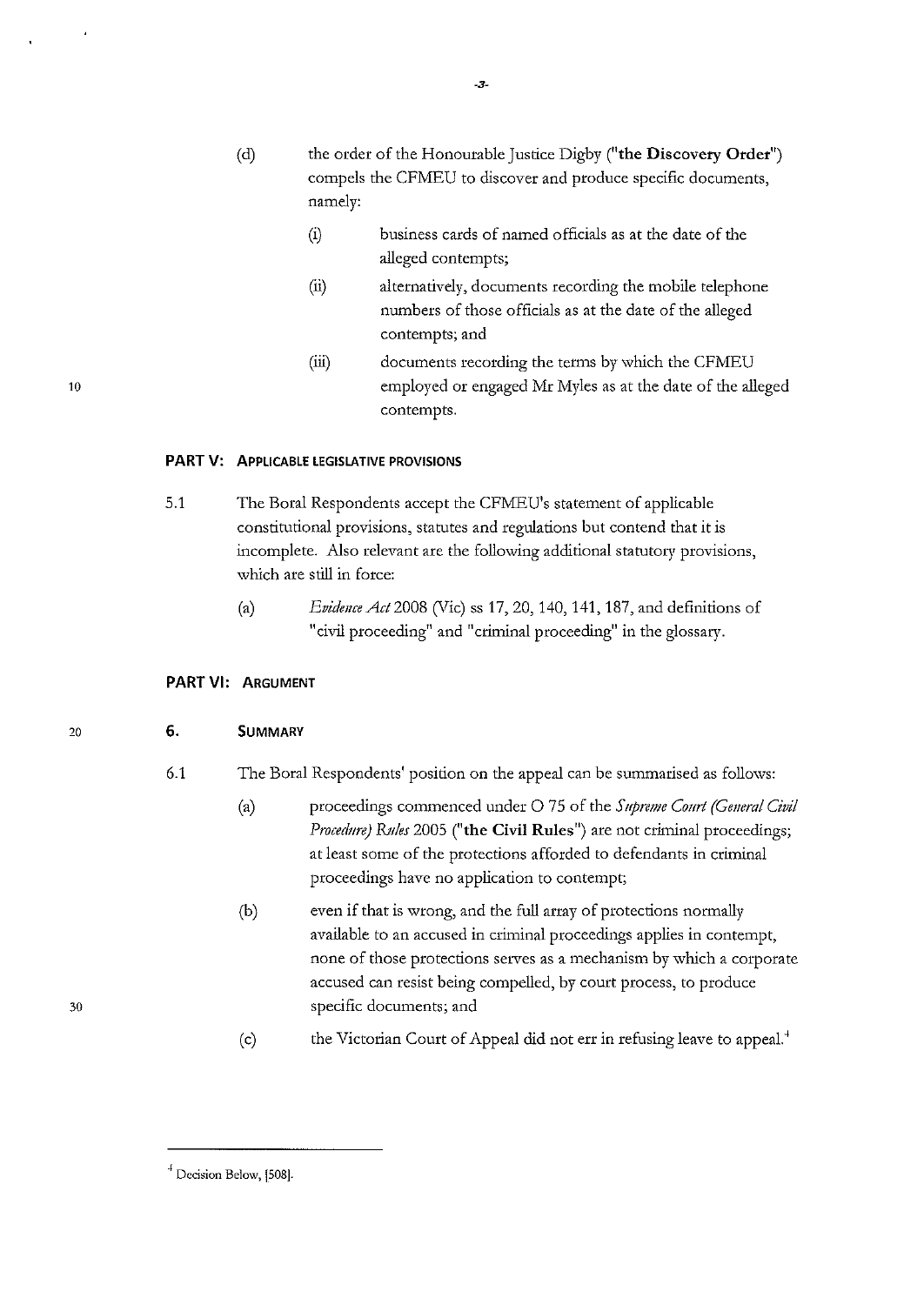**7. THE FLAWS IN THE CFMEU'S ANALYSIS AND THE CORRECT ANALYTICAL FRAMEWORK** 

- 7.1 The Discovery Order was made under r 29.07(2) of the Civil Rules. That rule gives the Supreme Court of Victoria discretion to order discovery in proceedings commenced othenvise than by writ. The Court will order discovery under r 29.07(2) only in "special circumstances".<sup>5</sup> The CFMEU does not now<sup>6</sup> contend that the discretion conferred by the rule miscanied in some way. Rather, it challenges the applicability of the rule itself. It contends that the rule does not apply to proceedings for contempt commenced pursuant to  $O$  75 of the Civil Rules. It contends that:
	- (a) the standard of proof that applies in contempt proceedings is proof beyond reasonable doubt;<sup>7</sup>
	- (b) a corollary of that standard is that a moving party cannot compel a respondent party to produce documents;
	- (c) this corollary principle arises in two ways, namely:
		- (i) the beyond-reasonable-doubt standard of proof "entails" a "companion" principle, namely that a moving party cannot compel a respondent to "assist" in discharging its onus of proof,<sup>8</sup> and that principle would be offended were the respondent party compelled to produce documents to the moving party;<sup>9</sup> and
		- (ii) further or alternatively, proceedings where the criminal standard of proof applies must be characterised as **"accusatorial",<sup>10</sup>and compelling a respondent party to**  produce documents to a moving party in such a proceeding **would be "inconsistent" with its "accusatorial" nature;<sup>11</sup>**
	- (d) this corollary principle is distinct from the privileges against selfincrimination and self-exposure to penalty, hence it continues to apply in respect of corporate defendants despite the non-availability of those privileges to corporations;<sup>12</sup> and

<sup>&</sup>lt;sup>5</sup> Creswick Resources N/L v Mining Warden of State of Victoria [2000] VSC 134, [37] (Gillard *[*).

<sup>&</sup>lt;sup>6</sup> In earlier stages of the proceeding, it contended that discovery ought not to be ordered as a matter of discretion-see *Boral Resources (Vic) Pty Ltd v CFMEU* [2014] VSC 120, [131] (Digby ]).

<sup>&</sup>lt;sup>7</sup> CFMEU Submission [15].

<sup>&</sup>lt;sup>8</sup> CFMEU Submission [16].

<sup>&</sup>lt;sup>9</sup> CFMEU Submission [19], [27] and [31].

<sup>&</sup>lt;sup>10</sup> CFMEU Submission [18].

<sup>&</sup>lt;sup>11</sup> CFMEU Submission [31].

<sup>&</sup>lt;sup>12</sup> CFMEU Submission [45].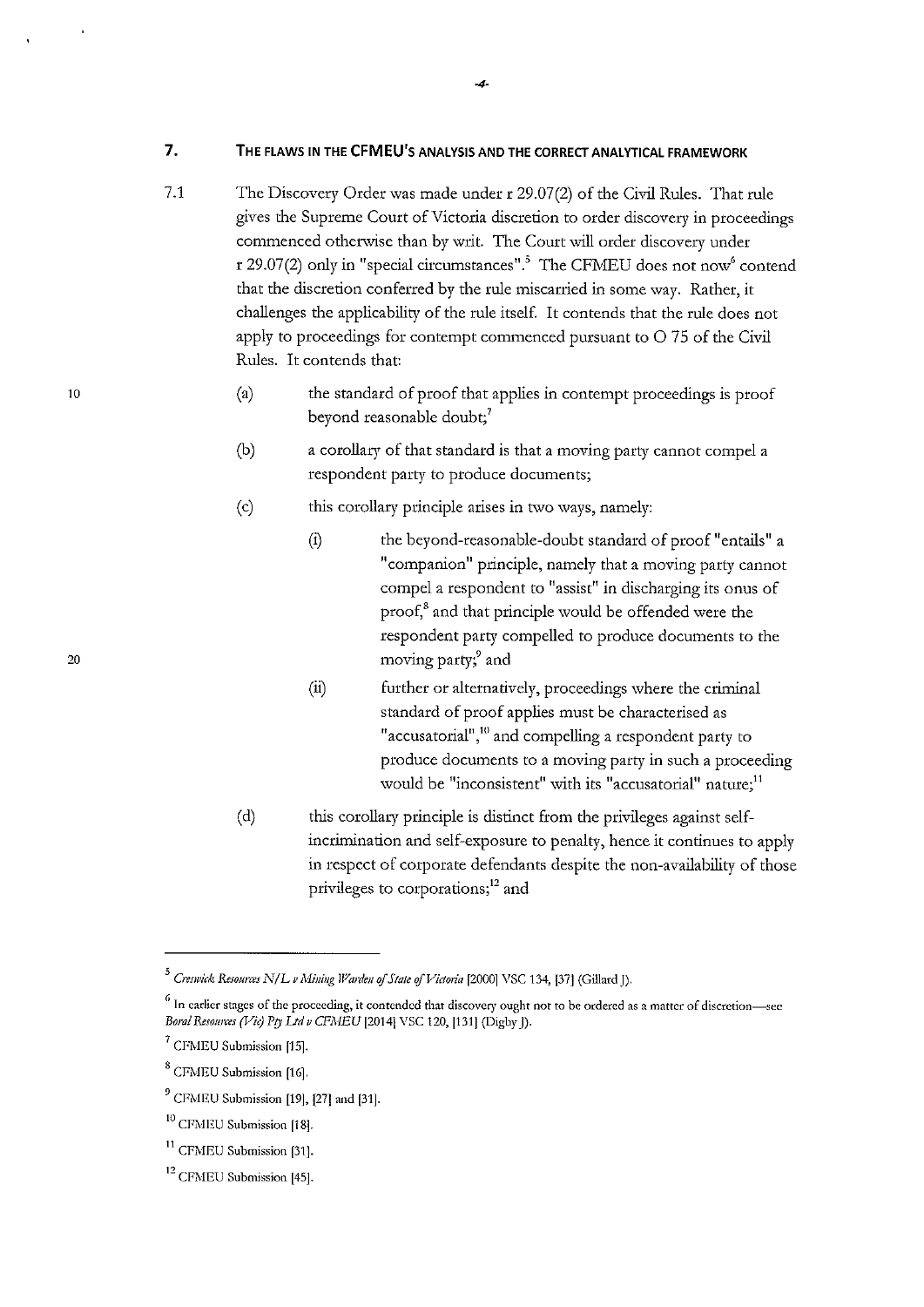- (e) the Civil Rules do not, either expressly or by necessary intendment, abrogate this corollary principle. $^{13}$
- 7.2 This chain of reasoning is, with respect, analytically flawed in two respects.
- 7.3 First, the criminal standard of proof is one of many protections that apply in favour of an accused in criminal proceedings. But it is not a *source* of those other protections. Consider, for example, the prohibitions against an accused giving evidence for the prosecution<sup>14</sup> and against in-trial commentary about an accused's silence being such as to suggest guilt:<sup>15</sup> these are free-standing rules of criminal process; they do not arise from the criminal standard.
- 7.4 Second, the CFMEU's argument is built upon impermissible top-down reasoning.<sup>16</sup> It seeks to classify contempt proceedings as "accusatorial" and then to rely upon that classification to dictate an outcome. This is not a sound process of reasoning. "Accusatorial" is a label; a convenient, shorthand reference to a series of specific common law rules by which criminal proceedings assume that complexion.<sup>17</sup> It is wrong to treat the conceptual proposition as some free-standing common law rule distinct from those by which it is constituted. The same applies to the proposition that a criminal accused cannot be compelled to "assist" the prosecution.<sup>18</sup>
	- 7.5 It is for the CFMEU to show that r 29.07(2) should, according to the principle of legality, be read down so as not to authorise the Discovery Order. To invoke the principle of legality, the CFMEU has to show that there is (or should be) a common law rule<sup>19</sup> against compelling a corporate defendant in a contempt proceeding to produce specific documents to the plaintiff.<sup>20</sup> If the CFMEU can demonstrate that such a rule exists, it is accepted that the principle of legality would require that r 29.07(2) be read down, and that the appeal should succeed.

-5-

<sup>13</sup> CFMEU Submission [46]-[55].

<sup>14</sup>*Evidmce Act* 2008 (Vic), s 17(2).

<sup>15</sup>*Evidmce Att* 2008 (Vic), s 20.

<sup>&</sup>lt;sup>16</sup> See, in the context of restitution, *Roxborough v Rothmans of Pall Mall Australia Ltd* (2001) 208 CLR 516, 544-545 (Gummow J).

 $17$  Amongst which are included the presumption of innocence, proof beyond reasonable doubt, the right to a fair trial (and the constituent elements thereof recognised in cases such as *Jago v Distict Court NSW* (1989) 168 CLR 23, 29, and *Dietdcb v The Queen* (1992) 177 CLR 292, 299-300), an accused's privileges against self-incrimination and self-exposure to penalty (where available), the non-compellability of an accused to give evidence for the prosecution, the prohibition against the drawing of adverse inferences as to guilt from an accused's silence, the duties of prosecutors to act fairly, and the rules of duplicity. Sec also in this regard, the opening passage of French CJ in *Lee v* NSIJ7 *Clime Cownission* (2013) 251 CLR 196, 202.

<sup>18</sup> As to which, sec paragraph 9.3 below.

<sup>&</sup>lt;sup>19</sup> The word "rule" is used a shorthand for a common law right, fundamental principle or a rule forming part of the general system of law-see: X7 *v Australian Crime Commission* (2013) 248 CLR 92, 131-132 (Hayne and Bell JJ).

<sup>&</sup>lt;sup>20</sup> See, eg, *Potter v Minaban* (1908) 7 CLR 277, 304 (O'Connor J).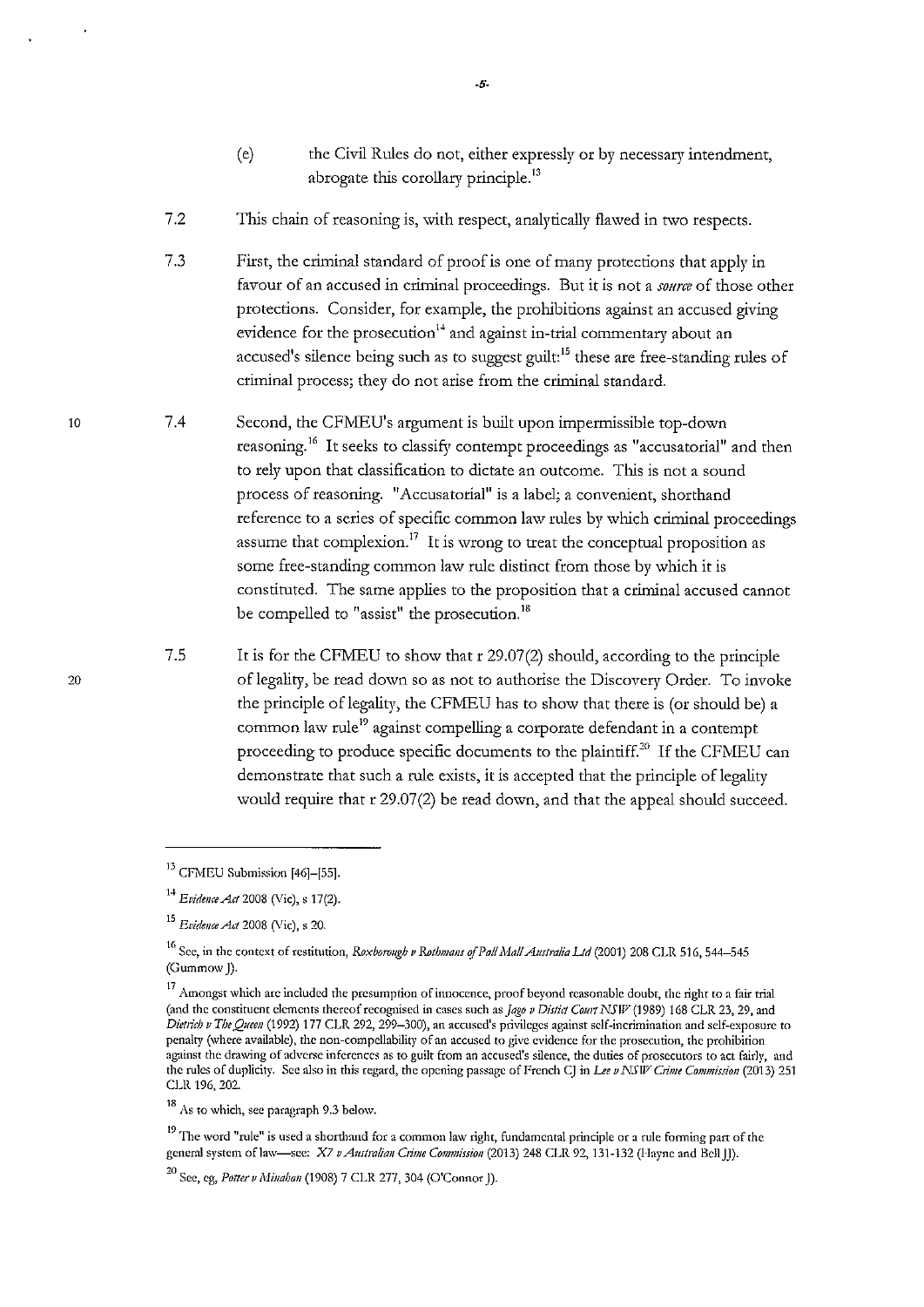- 7.6 In the absence of authority on point, the CFMEU's task will inevitably involve two steps: first, demonstrating that such a rule applies generally in criminal proceedings; and, second, that it is appropriate to import it into proceedings for contempt.
- 7.7 For the reasons that follow, it is submitted that:
	- (a) there is no common law rule that prohibits the compelling of a corporate accused in "true" criminal proceedings to produce specific documents to the prosecutor; and
	- (b) even if there is such a rule, it does not apply to-and should not be transplanted into-proceedings for contempt under O 75 of the Civil Rules.

## 8. **APPLICATION OF RULE 29.07**

- 8.1 In the Court of Appeal, the CFMEU argued that the Civil Rules (other than 0 75 itself) did not, of their own force, apply to contempt proceedings commenced under 0 75. Rather, it submitted that, in such proceedings, the Supreme Court had a discretion to create ad hoc rules on a case-by-case basis; and that, in doing so, it could choose to model such ad hoc rules on the Civil Rules. In this Court, the CFMEU probably doesn't persist with that argument.<sup>21</sup>
- 8.2 To avoid any doubt, the Bora! Respondents submit that all of the Civil Rules apply, of their own force, to contempt proceedings commenced under  $O 75^{22}$ (subject always to their being individually construed in light of the principles of legality). The sole issue about the application of r 29.07(2) is whether it ought to be read down so as not to authorise the Discovery Order.

## 9. SCOPE AND APPLICATION OF THE SO-CALLED "COMPANION PRINCIPLE"

9.1 The CFMEU argues that two "fundamental" principles inhere in the criminal standard of proof: that the prosecution bears the onus proving an accused's guilt; and that it must do so without any assistance from the accused.<sup>23</sup> It is the latter-referred to as "the companion principle"-that is cited as a source of the alleged prohibition against the Discovery Order.

 $21$  That can't be said with certainty. The CFMEU does submit that O 75 is "self-contained": CFMEU Submission [53]l54J. It is not clear whether the CFMEU is submitting that, as a matter of construction, 0 29 does not apply in contempt proceedings *evm* if, contrary to its earlier submissions, there is no common law rule against compelling a corporate contempt defendant to produce specific documents. But given that the submissions about the construction of the Civil Rules appear under the heading "Properly construed, the Rules do not otherwise provide", it seems more likely that those submissions arc limited to contending that the Civil Rules do not override the common law rule that the CFMEU posits.

<sup>22</sup> Sec r 1.05 of the Civil Rules.

 $23$  CFMEU submission [16].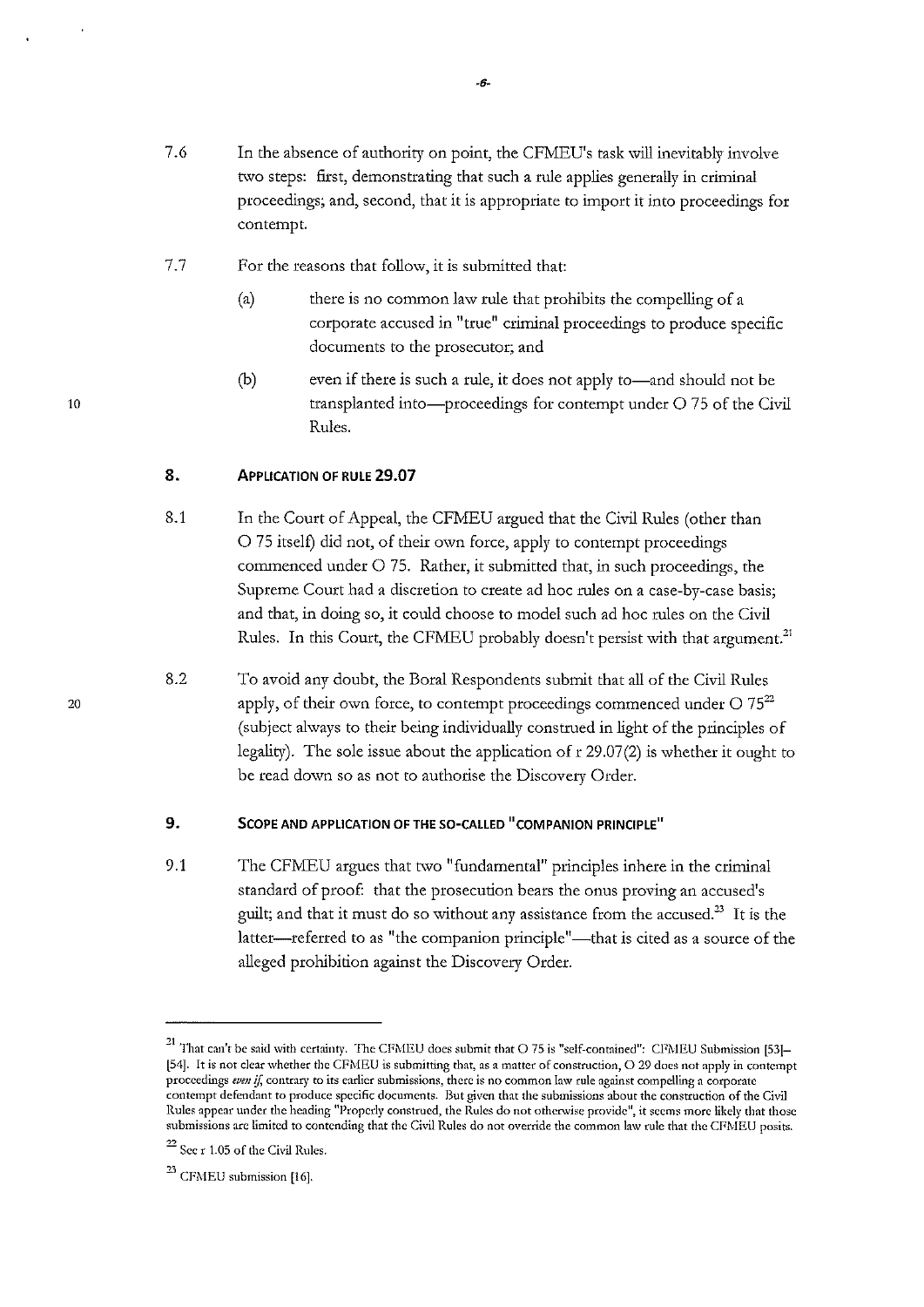- 9.2 The companion principle has been the subject of consideration in this Court over several decades (both before and after this Court's decision in *Environmental Protection Anthority v Caltex Refining Co. Pty Ltd<sup>24</sup> (" Caltex")). Its precise scope has* not been definitively or consistently stated. Although it has been recited in the wide terms that the CFMEU employs,<sup>25</sup> it has also been assigned a narrower purview; for example, as the source of an accused's immunity from having to:
	- $\langle a \rangle$ "testi $fv$ "<sup>26</sup>
	- (b) "testify or admit guilt [or] give evidence in defence of his or her plea of not guilty"; $^{27}$
	- (c) "admit the offence with which he or she is charged";<sup>28</sup> and
	- (d) "confess his guilt".<sup>29</sup>
- 9.3 In reality, the so-called "companion principle" is a convenient, short-hand summation of the combined effect visited by various intertwined common law protections, such as the privileges against self-incrimination and self-exposure to penalty, $3^{0}$  the non-compellability of an accused to give evidence for the prosecution,<sup>31</sup> and the prohibition against drawing adverse inferences of guilt from an accused's silence.<sup>32</sup> In *Lee No. 1*, Gageler and Keane JJ held to a similar effect in respect of the so-called "right to silence":<sup>33</sup>

The fundamental principle in respect of which the principle of construction is sought to be invoked in the present case—that no accused person can be compelled by process of law to admit the offence with which he or she is charged-is not monolithic: it is neither singular nor immutable ... What is often referred to as a 'right to silence' is rather 'a convenient description of a collection of principles and rules: some substantive, and some procedural; some of long standing, and some of recent origin', which differ in 'incidence and importance...'

<sup>24 (1993) 178</sup> CLR 477.

<sup>25</sup> See, eg, *Lee v TheQneen* (2014) 308 ALR 252 *("Lee No.2"),* 260; *Cal!ex,* 527 (Deane, Dawson and GaudronJJ), 550 (1\ki-Iugh J); *Lee v NSIF' CnJne CoJJJIJiission* (2013) 251 CLR 196 *("Lee No. 1* "), 265-266 (Kiefcl J).

<sup>&</sup>lt;sup>26</sup> See, eg, *Lee No. 2*, 260; *Caltex*, 503 (Mason CJ and Toohey J).

<sup>27</sup>*X7 /! A11stralia11 Clime Commission* (2013) 248 CLR 92 (" *X7* "), 120 (French CJ and Crennan J). Sec also *Caltex,* <sup>501</sup> (Mason CJ and Toohey J).

<sup>&</sup>lt;sup>28</sup> Caltex, 501 (Mason CJ and Toohey J). See also *Lee No. 1*, 313 (Gageler and Keane JJ).

<sup>&</sup>lt;sup>29</sup> Sorby v The Commonwealth (1983) 152 CLR 281 ("Sorby"), 294 (Gibbs CJ).

<sup>30</sup> See, eg, *Paxton v Douglas* (1812) 34 ER 502, 503; *Sor!!)', 194* and 308;J D Heydon, *Cross* 011 *Evidmce* (LexisNcxis Butterworths, 9<sup>th</sup> ed, 2013), [25065]-[25070].

<sup>&</sup>lt;sup>31</sup> See, eg, *Evidence Act* 2008 (Vic), s 17; *Kirk v Industrial Court of New South Wales* (2010) 239 CLR 531.

<sup>32</sup> Sec, eg, *Evidmce Act* 2008 (Vic), s 20; *pyers v The QHem (1001)* 210 CLR 285, 292-293 (Gaudron and Hayne JJ); *RPS v The Quem (1000)* 199 CLR 620, 633. This principle has been applied in proceedings alleging contempt of court: *]o11es v*  ACCC (2010) 189 FCR 390,409 (Keane CJ, Dowsett and Reeves JJ).

<sup>&</sup>lt;sup>33</sup> Lee No. 1, 313 (citing *Azzopardi v The Queen* (2001) 205 CLR 50, 57 (Gleeson CJ)).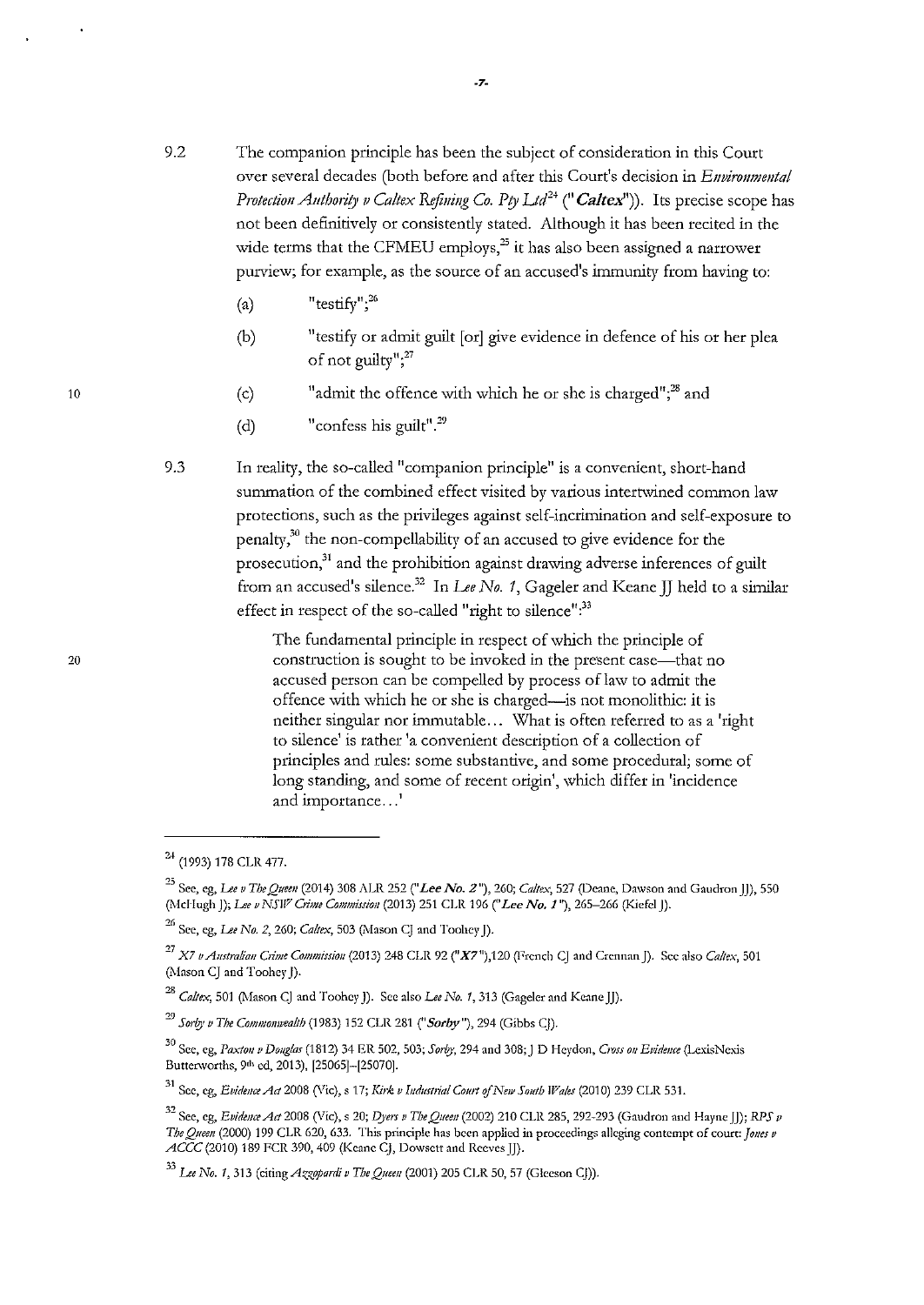- 9.4 To ascertain whether, in any given case, a particular process should be constrained by principles of legality, it is necessary to look not at the overarching, short-hand summary concept, but at the discrete protections by which it is constituted.
- 9.5 The question may then be posed: what is the discrete common law protection that is offended by the Discovery Order in the present case? Were the defendant a natural person, the answer to that question would be obvious: it would offend his or her privilege against self-incrimination; a privilege long understood to protect against not merely the answering of questions, but also against the compulsory extraction of documents.<sup>34</sup>
- 9.6 In ttuth, there is no principle afforded by the common law that furnishes corporate defendants in criminal proceedings with a means of resisting compulsion to produce specific documents under generally-framed legal processes (including tules of court). The only principle of the common law that confers that species of protection is the privilege against self-incrimination, $^{35}$  a protection that, since *Ca!tex,* is not available to bodies corporate. Cross on Evidence puts the position thus:<sup>36</sup>

In Australia the privilege against self-incrimination is not available to corporations. Nor is the privilege against self-exposure to a penalty. In this respect Australia no longer follows the English authorities. There is no rule that a court's processes to compel the production of a corporation's documents are unavailable in criminal proceedings. (emphasis added)

9.7 In any event, even if there is a common law rule-distinct from the privileges against self-incrimination and self-exposure to penalty-against compelling a criminal accused to produce documents to the prosecutor, that mle does not and should not apply to a corporate accused. That conclusion follows from *Ca!tex*  and is not altered by the subsequent decisions in X7, Lee *No. 1* and *Lee No. 2.* 

## 10. WHAT CALTEX DECIDED

- 10.1 The significance of *Caltex* can briefly be stated—it involved:
	- (a) a generally-worded statutory power to require production of specified documents (or specified classes of documents); $37$

10

20

<sup>&</sup>lt;sup>34</sup> Caltex, 501 (Mason CJ and Toohey J, citing R *v Cornelius* (1744) 93 ER 1133). See also *Sorby*, 292 (Gibbs CJ, referring to *KingvMiLelkm* [1974] VR 773, 777-778).

<sup>&</sup>lt;sup>35</sup> Caltex, 501–502 (Mason CJ and Toohey J), 517 (Brennan J).

<sup>36</sup> Heydon, above n 30, [25080].

<sup>37</sup>*Caltex,* 489.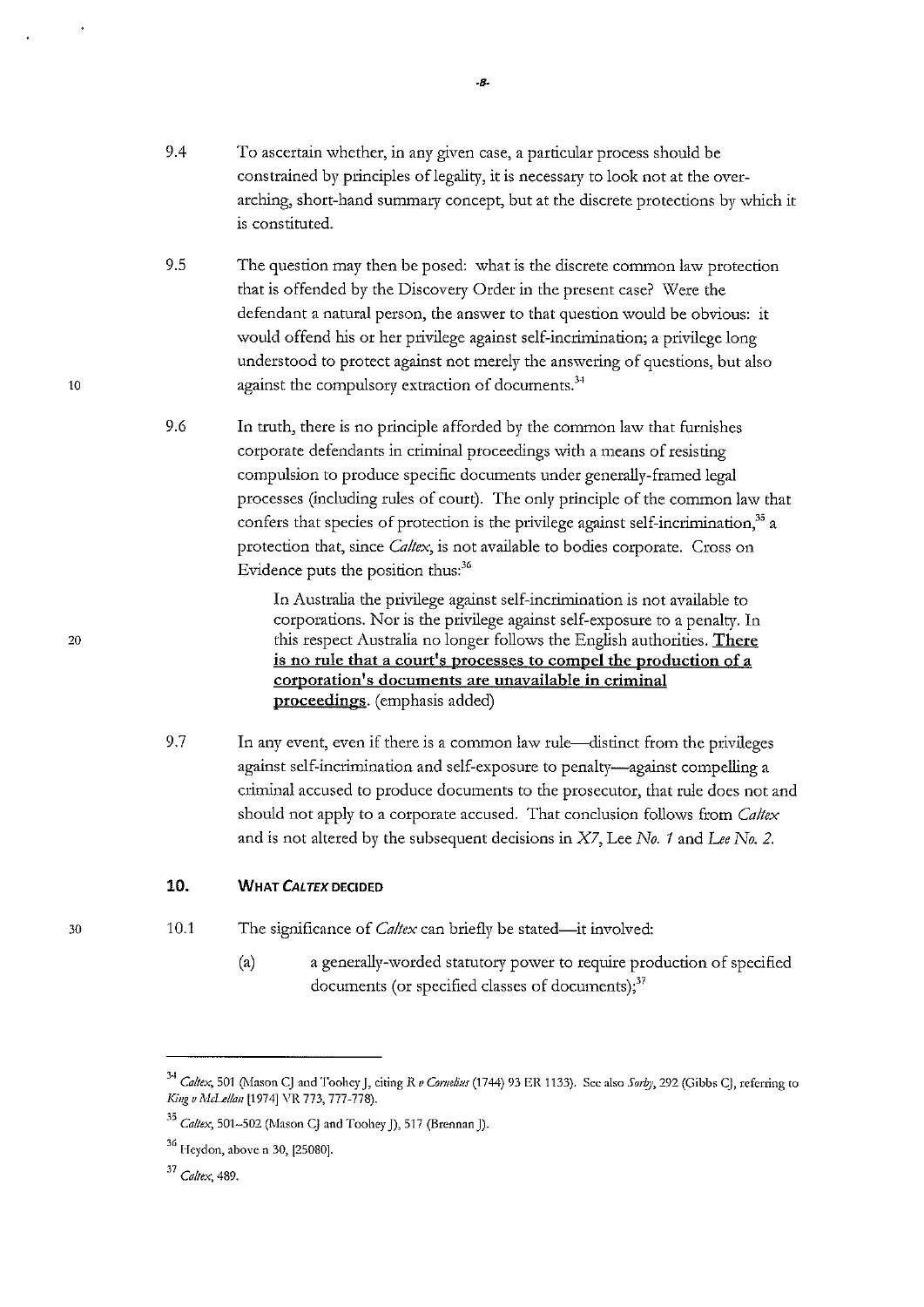- (b) the use of that power during (and for the purposes of securing a conviction in) existing criminal proceedings; and
- (c) a corporate defendant that, ultimately, was required to produce the documents sought
- 10.2 For the reasons that follow, the rationes decidendi of *Caitex* include the following, namely that:
	- (a) the common law privilege against self-incrimination does not extend to bodies corporate; and
	- (b) leaving aside the privilege against self-exposure to penalty, there is no common law rule, whether deriving from the accusatorial nature of criminal proceedings or otherwise, that prohibits a cotporate accused being compelled to produce specific documents to a prosecutor.
- 10.3 In *Caltex*, the corporate accused was served with two notices requiring that it produce potentially incriminating documents to the prosecutor: one issued pursuant to a power conferred by statute and one issued pursuant to court rules.
- 10.4 Before the matter reached this Court, the NSW Court of Criminal Appeal held that both notices were invalid because the corporate accused was entided to claim privilege against self-incrimination. In reaching that conclusion, the Court of Criminal Appeal specifically relied on the need to maintain the integrity of the "accusatorial system of criminal justice". $^{38}$  Hence, when the matter reached this Court, one of the issues to be considered was whether the "accusatorial system of criminal justice" warranted recognition of a rule against compelling a corporate accused to produce documents to a prosecutor. Indeed, in seeking to uphold the decision of the Court of Criminal Appeal, the respondent (Caltex) made the very same argument that the CFMEU now makes:<sup>39</sup>

The right to remain mute when called upon to produce documents that might incriminate one is one of the due process of law. Due process encapsulates all an accused's rights which are designed to require the prosecution to prove its case without the assistance of the accused. (emphasis added)

10.5 In upholding the validity of the statutory notice, a majority of this Court concluded that there is no common law rule<sup> $+0$ </sup>—arising from the accusatorial nature of criminal proceedings or otherwise—that protects against the compelling of a cotporate accused to produce documents to a prosecutor.

10

20

<sup>&</sup>lt;sup>38</sup> Caltex Refining Co Pty Ltd v State Pollution Control Commission (1991) 25 NSWLR 118, 127 (Gleeson CJ, Mahoney JA and McLelland J agreeing).

<sup>39</sup>*Ca/tex,* 483.

 $^{40}$  Leaving aside the privilege against self-exposure to a penalty, which is discussed later in these submissions.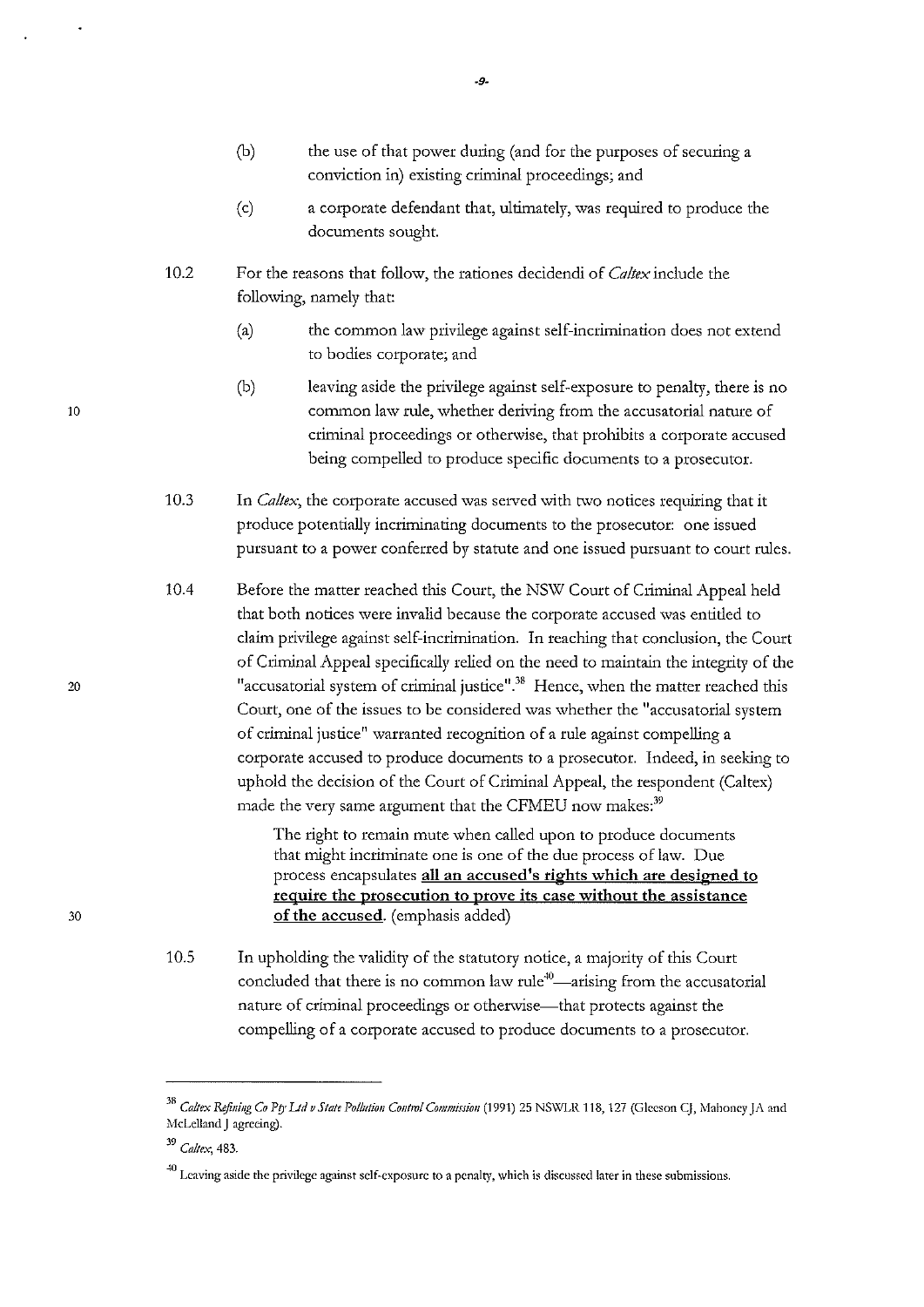#### 10.6 Mason CI and Toohey I held:  $41$

Accepting that ... the privilege does protect the individual from being compelled to produce incriminating books and documents, it does not follow that the protection is an essential element in the accusatorial system of justice or that its unavailability in this respect, at least in relation to corporations, would compromise that system. The fundamental principle that the onus of proof beyond reasonable doubt rests on the Crown would remain unimpaired, as would the companion rule that an accused person cannot be required to testify to the commission of the offence charged.

#### 10.7 McHugh J held:  $42$

It is difficult to see how the administration of justice, even under the adversary system of criminal justice can be advanced by allowing a corporation to refuse to produce documents on subpoena simply because the documents tend to incriminate the corporation. If <sup>a</sup> corporation can refuse to produce documents, the public interest in detecting and punishing crime is diminished so that the integrity of the adversary system can be maintained for the benefit of an artificial entity. This is much too high a price to pay for allowing corporations to claim the privilege.

10.8 Brennan], after concluding that corporations had no privilege against selfincrimination, concluded that there was also no "other fundamental bulwark of liberty which qualifies in any material way a statutory grant of an investigative power"." In the context of the issues in the case and reasons of the Court of Criminal Appeal, his Honour's reference to "any other fundamental bulwark of liberty" must cover any other putative common law immunity borne of the accusatorial nature of criminal proceedings.

- 10.9 Brennan's J conclusions are part of the ratio of his Honour's judgment.<sup>44</sup> His Honour upheld the statutory notice to produce on two separate bases, namely that:
	- (a) the statute in question abrogated any privilege against selfincrimination;<sup>45</sup> and, in any event
	- (b) there was no common law rule (such as privilege against selfincrimination or some other "fundamental bulwark of liberty") against compelling a corporate accused to produce documents.<sup>46</sup>

<sup>41</sup>*Caltex,* **503. Sec also** *Ca!tex,* **504, 508.** 

<sup>&</sup>lt;sup>42</sup> Caltex, 556. It is apparent that his Honour used the expression "adversary system of criminal justice" as synonymous **with "accusatory system of criminal justice".** 

<sup>43</sup>*Caltex,* **517.** 

<sup>&</sup>lt;sup>44</sup> Cf CFMEU Submission [36].

<sup>.,</sup> *Ca/tex,* **512 (Brennan]).**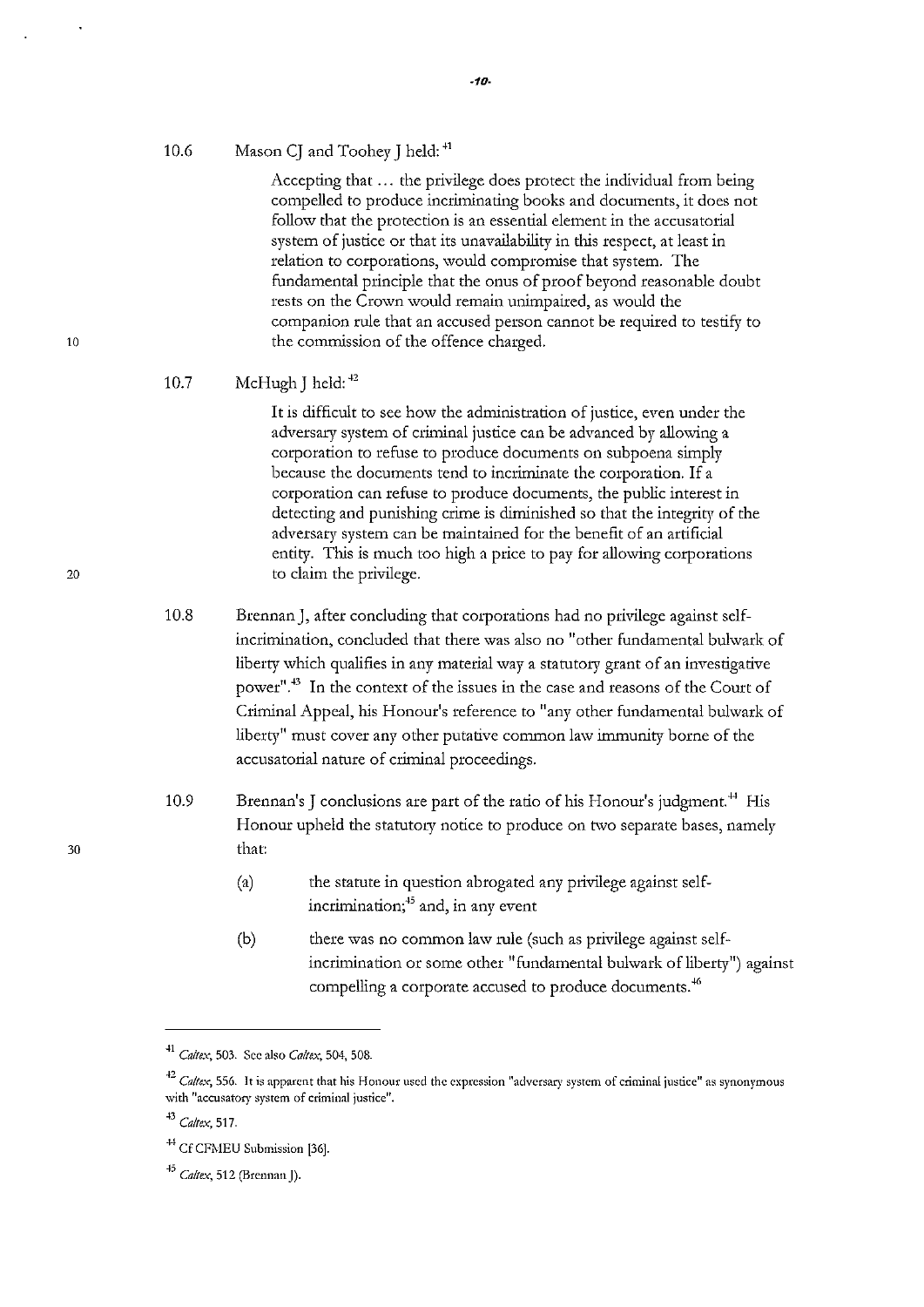- 10.10 Each basis was "independent and free standing" and "[e]ach thus constituted a separate ratio decidendi".<sup>47</sup>
- 10.11 Brennan J joined Deane, Dawson and Gaudron JJ in holding the rules-based notice to be invalid. Deane, Dawson and Gaudron JJ reached that conclusion on the basis of their minority view that corporations were entided to the privilege against self-incrimination. Brennan J reached the conclusion on the basis of his view that corporations were entitled to the privilege against selfexposure to penalty.<sup>48</sup> Neither basis remains good law. Contrary to the view of Deane, Dawson and Gaudron JJ, the Court concluded that corporations have no privilege against-incrimination. Subsequent authority has made clear that, contrary to Brennan's J judgment, they also have no privilege against selfexposure to penalty.<sup> $49$ </sup> The position has been made clearer still by statute.<sup>50</sup> It follows that if *Caltex* was decided today, the rules-based notice to produce would have been upheld. That notice is on all fours with the Discovery Order in this **case.**

#### *Caltex remains good law and should be followed*

- 10.12 Nothing said in X7, *Lee No. 1* and *Lee No. 2* qualifies *Caltex.* That they "place reliance on the joint judgment of Dawson, Deane and Gaudron JJ [in *Caltex]" <sup>51</sup>* may be accepted. Equally, they are replete with approving references to the other judgments of Mason CJ and Toohey J,<sup>52</sup> Brennan J,<sup>53</sup> and McHugh J.<sup>54</sup>
- 10.13 In any event, there are obvious differences separating those cases from the present.
- 10.14  $X7$  concerned the power of the NSW Crime Commission to examine a natural defendant about matters in respect of which criminal charges had been laid but not determined. The Commission's statutory examination power abrogated the

<sup>46</sup>*Ca/tex,* **517 (Brennan J).** 

<sup>47</sup>*Hanis v Digital Pulse P(y Ltd* **(2003) 56 NS\VLR 298, 361 (Heydon JA).** 

<sup>48</sup>*Caltex,* **522-523.** 

<sup>&</sup>lt;sup>49</sup> See, eg, *Daniels v ACCC* (2002) 213 CLR 543, 559; *Trade Practices Commission v Abbro Iceworks* (1994) 52 FCR 96, 99, **129-130, 132 and 146. The privilege against self-exposure to penalty remains available to natural defendants:** *Rich v ASIC* (2004) 220 CLR 129.

<sup>50</sup>*EvideuceAct2008* **(Vic), s 187.** 

<sup>&</sup>lt;sup>51</sup> CFMEU Submission [45].

<sup>52</sup>**X7, 120 (French CJ and Crcnnan J), 153 (Kiefcl J);** *Lee No. 1,* **215 (French CJ), 248, 252 (Crennan J), 265 (Kiefel J), <sup>307</sup> (Gagclcr and Keane JJ).** 

<sup>53</sup>*Lee No. 1,* **249 (Crcnnan J), 316-317 (Gagcler and Keane JJ).** 

<sup>54</sup>**X7, 120 (French CJ and Crcnnan J), 153 (Kiefcl J);** *Lee No.* **1, 213 (French CJ), 259 (Crcnnan J), 265, 267-268, 276**  (Kicfcl J).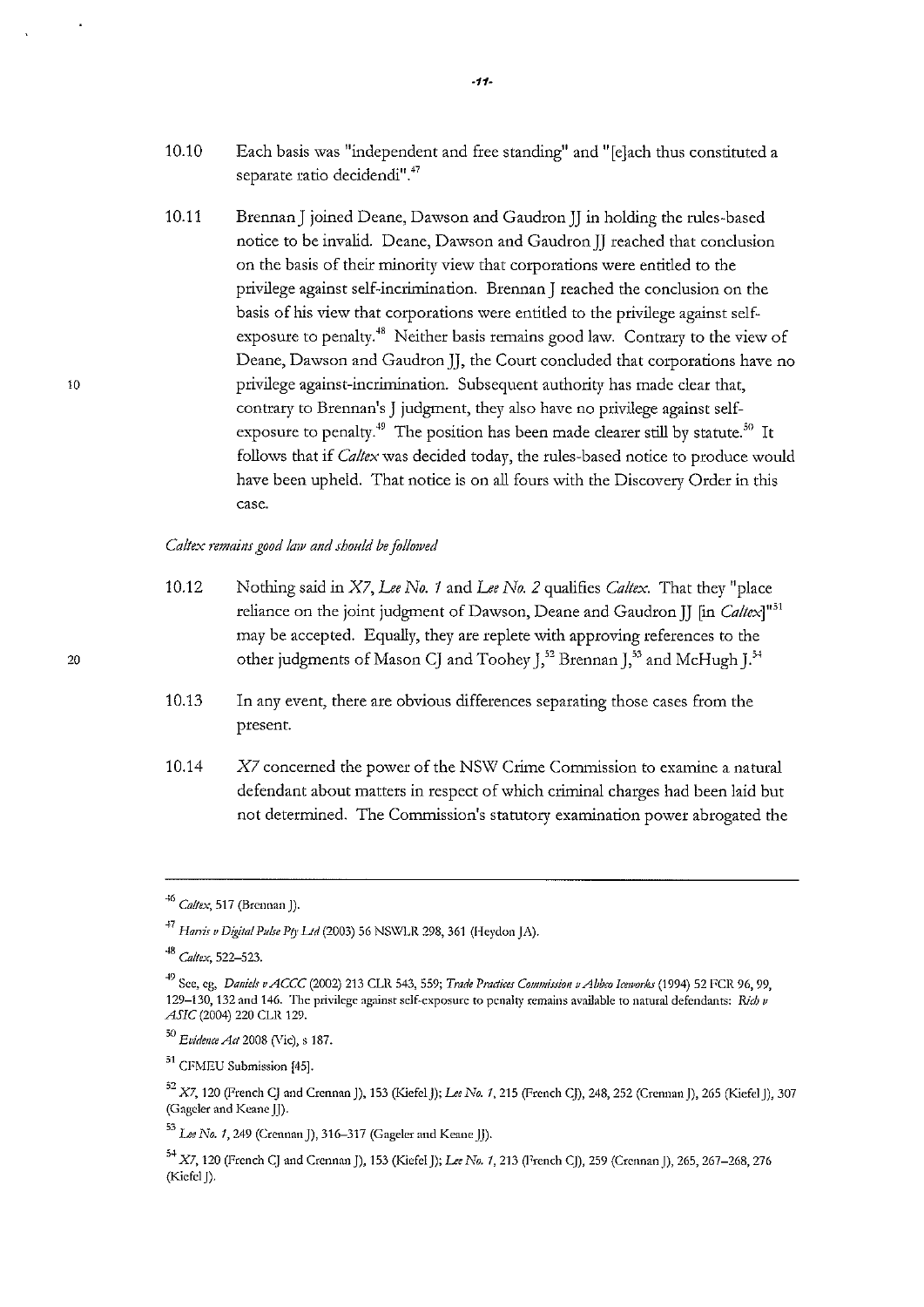examinee's privilege against self-incrimination.<sup>55</sup> Nonetheless, this Court held (by majority) that the accused was not required to answer incriminating questions because doing so would undermine his right to stand mute at his trial, and the **Commission's power to examine did not, expressly or by necessary intendment,**  abrogate that protection inherent in the accusatorial nature of Australian criminal justice.<sup>56</sup> Other than at the level of general principle—already discussed<sup>57</sup>— $X7$ provides little if any assistance to the CFMEU. More to the point, it offers nothing in the way of qualification upon *Caltex*. Given the dramatically different circumstances of the two cases, that is hardly surprising.

10.15 In *Lee No. 1,* this Court considered whether a defendant facing criminal charges could, by a process of examination that was separate from his pending criminal **trial, be required to answer questions concerning the recovery of assets said to**  have come about from the activities in respect of which the charges were laid. Again, the examination power expressly abrogated the examinee's privilege against self-incrimination.<sup>58</sup> A majority of this Court<sup>59</sup> held that the power authorised the examination in question. Again, the circumstances there bear almost no resemblance to those of the present case, nor to those in *Caitex.* 

- 10.16 *Lee No. 2* concerned the propriety of a criminal trial conducted by a prosecutor that had been uulawfully provided a transcript of a NSW Crime Commission examination. The accused had been examined in the Commission about matters common to those in respect of which he had been charged. This Court unanimously held that the prosecutor's possession of the transcript constituted a miscarriage of justice.<sup>60</sup> So described, it is clear that *Lee No. 2* is similarly disconnected from the circumstances presented by this case (and by *Caitex).*
- 10.17 There is nothing about any of those decisions—and no authority in this Court that calls into question the correctness of *Caitex.* There is nothing that compels the Court to conclude that corporate defendants in criminal proceedings ought to be able to resist the compulsory production of specific documents pursuant to generally-worded legal processes. *Caltex* continues to stand as an "insuperable obstacle<sup>"61</sup> to that conclusion.

20

<sup>55</sup>X7, **104 (French CJ and Crennanj).** 

 $56$  X7, 142-143 (Hayne and Bell J)), 153-154 (Kiefel J).

<sup>57</sup>**At section 9 above.** 

<sup>58</sup>*Lee No.* **1, 208 [13] (French CJ).** 

<sup>59</sup>**French CJ, and Crcnnan, Gageler and Keane JJ, Hayne, Kiefcl and Bell JJ dissenting.** 

<sup>60</sup>*Lee No.* **2, 263.** 

<sup>&</sup>lt;sup>61</sup> Decision Below, [495].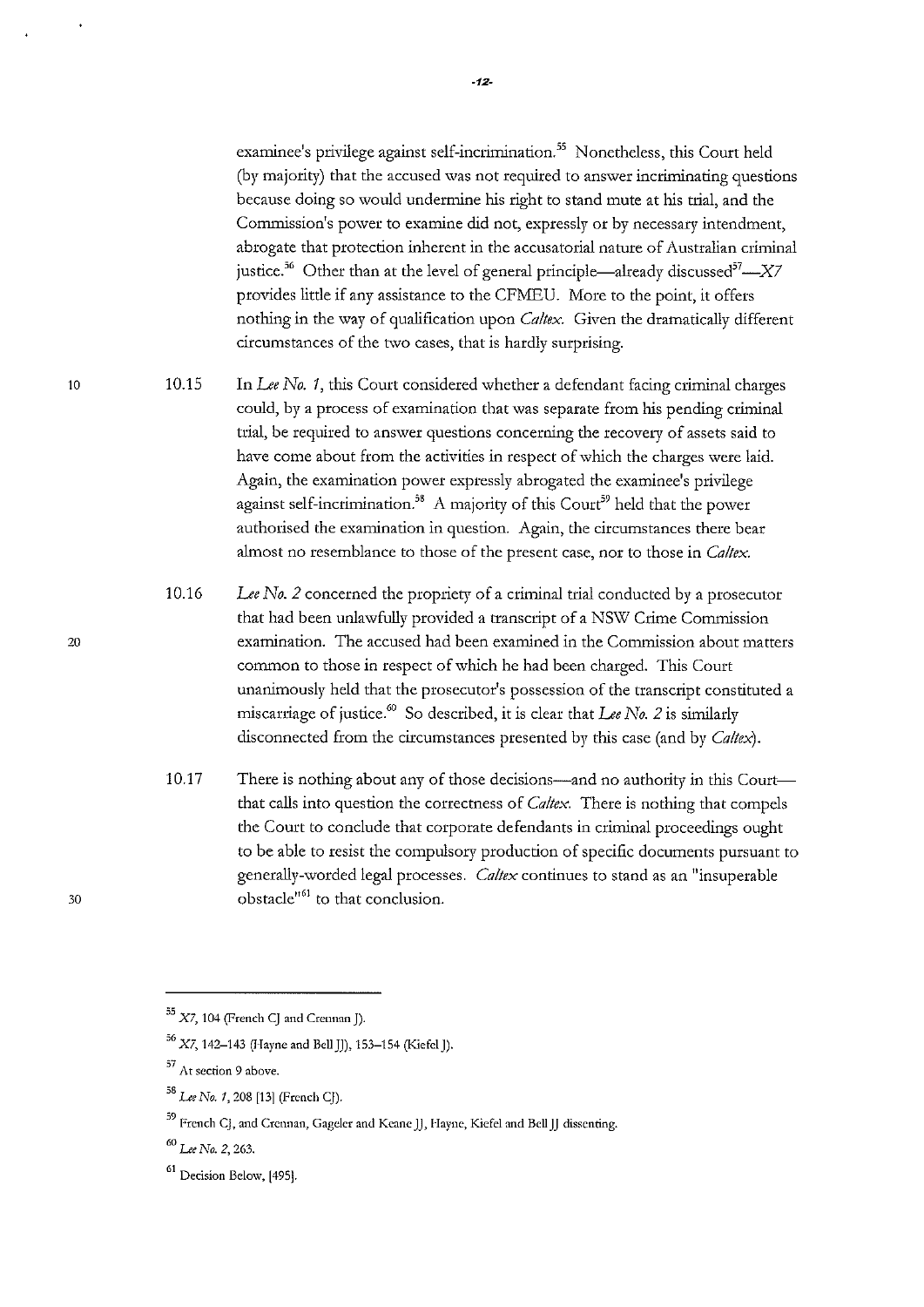10.18 While this Court can depart from its previous decisions,  $^{62}$  it is important that any such departure be "infrequent and exceptional and pose no real threat to the doctrine of precedent and the predictability of the law".<sup>63</sup> Here, the CFMEU does not seek to reopen *Caltex,* nor ask that the Court overturn it. The Court should therefore conclude, consistently with *Caltex,* that there is no common law rule against compelling a corporate accused to produce documents.

## *The policy analysis in Caltex should prevail in any event*

10.19 Even if *Caltex* does not positively establish the non-existence of a common law rule against compelling a corporate accused to produce documents, the policy analysis in *Ca/tex* militates against the recognition of such a rule. The rule would overlap with privilege against self-incrimination. The same reasons that prompted this Court, in *Caltex,* to limit self-incrimination privilege and require the corporate accused to produce specific documents would warrant the equivalent limitation of any other rule (if one exists) that would otherwise stand as an impediment to that outcome.

# **11. IN ANY EVENT, CRIMINAL PROCEDURE IS NOT CONTEMPT PROCEDURE**

11.1 Even assunling, for the sake of argument, that there *is* a common law rule that protects a corporate accused in a criminal proceeding from compulsion to produce specific documents, that rule does not apply-and should not be made to apply-to contempt proceedings commenced under O 75 of the Civil Rules. This is so for four reasons, addressed below.

## First: lack of authority

- 11.2 The CFMEU cannot point to any authority for a rule against compelling a corporate contempt defendant to produce documents. As far as the Bora! Respondents are aware, the only other Australian decision that has considered the question is *Woods v Skyride Enterprises Pty Ltd*,<sup>64</sup> where discovery was ordered.
- 11.3 This paucity of authority may appear surprising given that contempt is "as old as the law itself".<sup>65</sup> Save for being codified nearly 30 years ago, contempt procedure in Victoria has remained substantially unchanged for well over a century.<sup>66</sup>

<sup>62</sup>*J:'lglf)'e/1 v Ngl!)'Cil* **(1990} 169 CLR 245, 269 (Dawson, Toohey and J\Ici-Iugh JJ). See also** *Lee No. 1,* **231 (Hayne J).** 

<sup>&</sup>lt;sup>63</sup> Nguyen v Nguyen (1990) 169 CLR 245, 269 (Dawson, Toohey and McHugh *JJ, citing Queensland v The Commonwealth* (1977) 139 CLR 585, 620 (Aickin J)). See also *Attorney-General (NSW) v Perpetual Trustee Co Ltd* (1952) 85 CLR 237, 243-**244 (Dixon J);** *Pe1petual Exemtors a11d Tmslm Assodation of Australia lJd v Federal CommissiollerifTaxation* **(1949) 77 CLR**  493, 496 (Latham CJ, and Rich, Dixon, McTiernan and Webb *J*]).

 $^{64}$  [2012] WASC 4 (Heenan ]).

<sup>65</sup> Sir John Fox, "Practice in Contempt of Court Cases" (1922) 38 *Law Quarterly Review* 185, 185.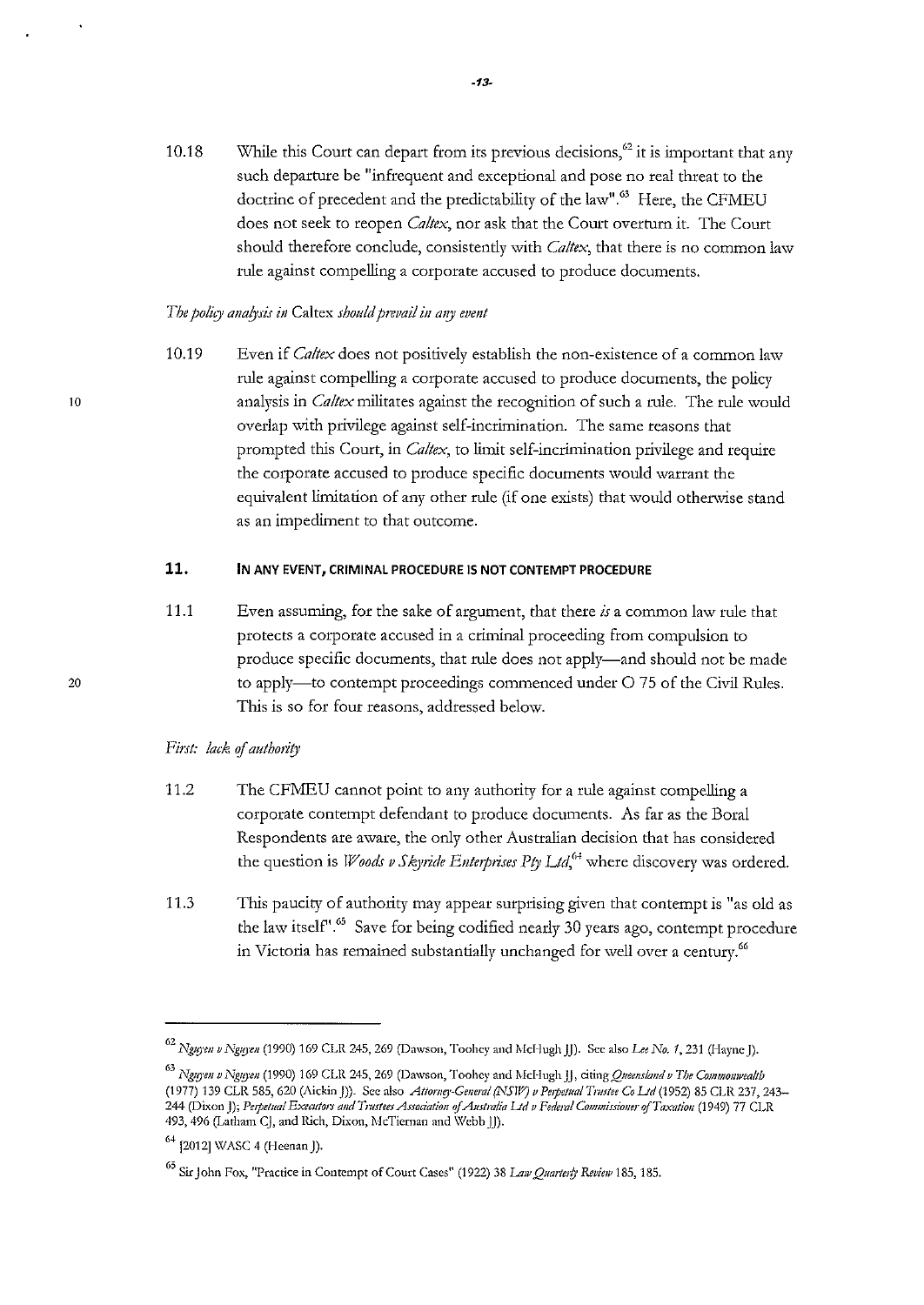- 11.4 In 19<sup>th</sup> century England, an alleged contemnor-even an individual-could be interrogated on oath about alleged contempts.<sup>67</sup> By the early  $20<sup>th</sup>$  century, the interrogation procedure fell into disuse in England<sup>68</sup> but it remains available to this day in Tasmania." Obviously, at a time when even interrogatories were available, there could be no question of a common law rule against compelling a contempt defendant-still less a corporate contempt defendant-to produce documents. In more modern times (but before *Caitex),* privilege against selfincrimination was available to corporations to resist compulsory production of documents.<sup>70</sup> It may be surmised that, since the emergence of privilege and until *Ca!tex* (when its availability was restricted to natural litigants), it was pointless to attempt to compel a corporate contempt defendant to produce documents.
- 11.5 In any event, the absence of authority-particularly *post-Caltex* authority-upon which the appellant might rely is unsurprising, given that there is no *post-Caltex*  authority for the proposition that the rule exists in "true" criminal proceedings.<sup>71</sup>

#### *Second: the policy underpinnings are radically different*

- 11.6 There are fundamental differences between contempt proceedings and criminal proceedings. The similarities between them upon which the CFMEU relies fall short of requiring that there should be imported into proceedings for contempt a criminal law protection against compelling the production of specific documents by corporate defendants (assuming that such a criminal law protection exists).
- 11.7 The CFMEU relies on two similarities. The first is the criminal standard of proof. The second is the observation of this Court in *Witham v Holloway*<sup>72</sup> that contempt proceedings "must realistically be seen as criminal in nature".<sup>73</sup>

<sup>&</sup>lt;sup>66</sup> At least since the beginning of the 20<sup>th</sup> century, the Supreme Court's power to punish for contempt has been exercised through a summary procedure under the civil rules of court. Until the introduction of 0 75 in 1986, the procedure was to apply to the Court by a notice of motion supported by affidavits: see *BHP Pty Ltd v Dagi* (1996) 2 VR 117, 126 (Winneke P, dissenting).

<sup>67</sup> Fox, above n 65, 192.

 $68$  Ibid.

<sup>69</sup>*SNpreme Comt R.Jdes* 2000 (I'as), r 942.

<sup>&</sup>lt;sup>70</sup> See, eg, *Re Trade Practices Commission v Arnotts Ltd* [1989] FCA 256, where the Federal Court upheld a corporation's objection to production of documents on the basis that the documents could incriminate the corporation in a contempt of court (the case within which those documents were sought was not itself a contempt proceeding).

<sup>&</sup>lt;sup>71</sup> There is one decision of the NSW Court of Appeal-namely *NSIV Food Authority v Nutricia Australia Pty Ltd* (2008) 72 NSWLR 456--in which it was held that a generally-worded rule of Court was insufficient to permit orders compelling a corporate accused in criminal proceedings to answer interrogatories and provide documents. That case was decided on the basis of the arguments advanced, which " ... focused on the requirement in the notices [issued pursuant to relevant instruments] to answer questions" and which did not contend " ... that the Court should consider the issue of production of documents separately" (Nutricia, 468). There are at least two authorities-both decisions at first instance-that are the other way: *Calderwood v SCI Operations Pty L1d* (1995) 63 IR 49; and *WorkCover Authority of NSW v Police Service of NSW* (2000) 50 NSWLR 333.

<sup>72 (1995) 183</sup> CLR 525 *("Witham").*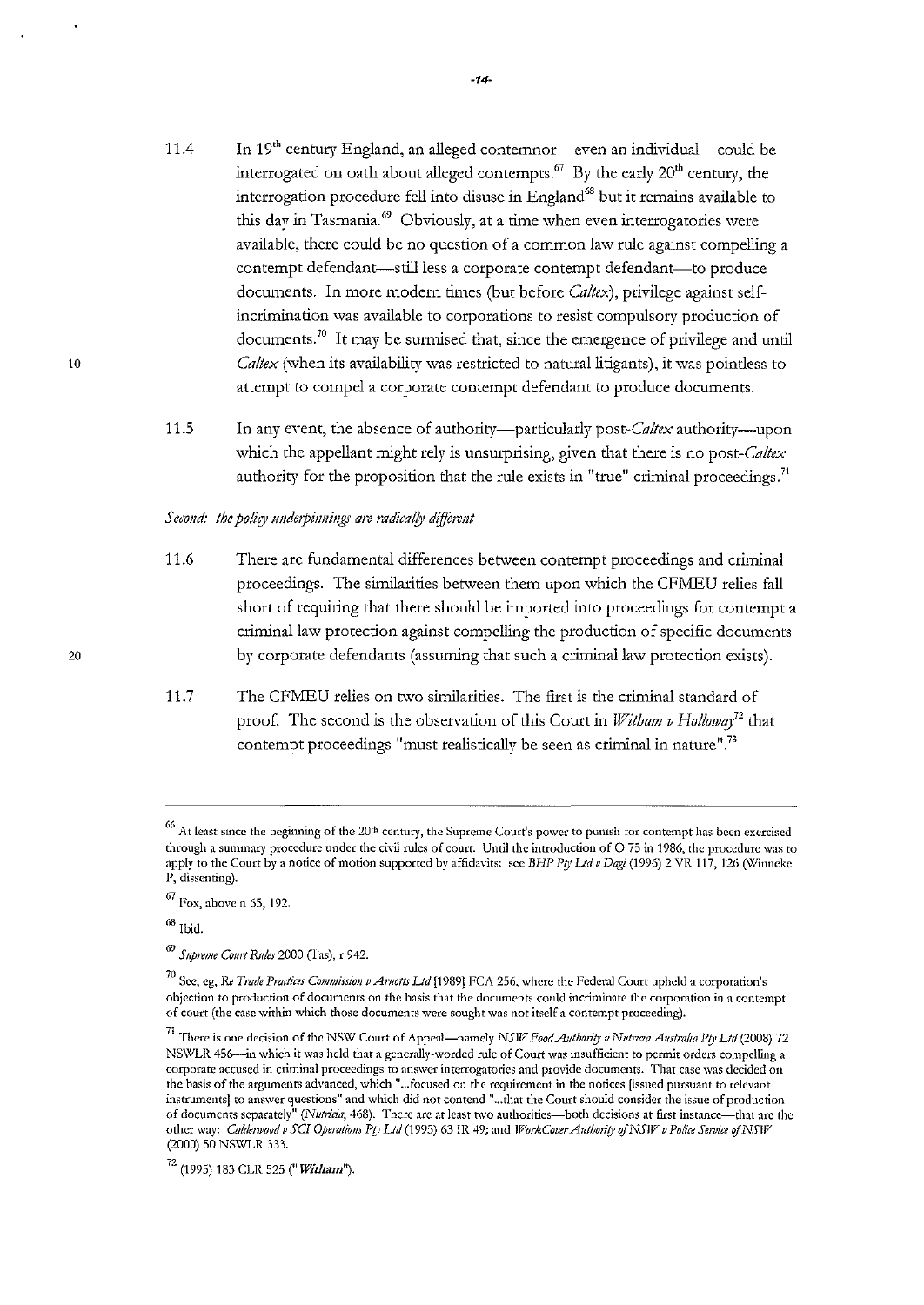- 11.8 That the common law might be set against sanctioning the punishment of a person where there exists reasonable doubt about his or her guilt is unsurprising. But it doesn't follow that other features of criminal procedure must also be imported into contempt proceedings. As much is clear from the very same judgment in *Witham*: "...to say that proceedings for contempt are essentially criminal in nature is not to equate them with the trial of a criminal charge".<sup>74</sup>
- 11.9 The differences between contempt proceedings and criminal proceedings are many and significant. Perhaps the most significant difference lies in the different policy underpinnings. One of the fundamental policy considerations upon which criminal procedure is founded is the power imbalance between the individual and the state, and the consequent need to protect the liberty of the individual against intrusions by the state. <sup>75</sup>
- 11.10 This consideration has litde relevance to a proceeding for contempt constituted by a breach of a civil order. Contempt proceedings alleging breach of court orders are commenced by private parties,<sup>76</sup> who don't enjoy the resources, or access to the resources, of the state. They do not have a standing police force, or investigations and prosecutions departments of the kind that modern prosecuting agencies typically do. They do not have an equivalent of the Office of Public Prosecutions or Crown prosecutors-no large, permanent team of fulltime lawyers whose sole job is to prosecute. They do not typically have their own forensic laboratories, or standing teams of forensic scientists, accountants and other experts. Most importantly, they do not have access to the powerful armoury of legal processes available to law enforcement bodies to gather evidence—powers such as warrantless search powers,<sup>77</sup> search warrants,<sup>78</sup> surveillance powers,<sup>79</sup> compulsory forensic procedures, $^{80}$  and statutory examination and document production powers. Even where the plaintiff is a large commercial entity with substantial financial resources, it remains a private

<sup>73</sup> CFMEU Submission [15]-[16].

<sup>&</sup>lt;sup>74</sup> Witham, 534 (Brennan, Deane, Toohey and Gaudron JJ). See also *Hinch v Attorney-General (Vic)* (1987) 164 CLR 15 *("Hinch"),* 89.

<sup>75</sup> Sec, cg, *R v CanvU* (2002) 213 CLR 635, 643 (Gleeson CJ and Hayne J).

<sup>&</sup>lt;sup>76</sup> In this case, it so happens that, after the Boral Respondents had commenced the contempt proceeding, the Attorney-General for the State of Victoria successfully applied to be joined as a plaintiff. This docs not change the proper characterisation of contempt proceedings generally as involving private parties. The joinder of the Attorney-General to a proceeding for contempt constituted by a breach of a civil order is highly unusual-as far as the Boral Respondents arc aware, it has only ever happened twice in Victoria. In any event, the Discovery Order was sought by summons filed by the Boral Respondents, not by the Attorney-General (indeed, it pre-dates his joinder). The CFMEU does not submit that anything turns on the joinder of the Attorney-General.

<sup>&</sup>lt;sup>77</sup> See, eg, warrantless access to metadata under: the *Telecommunications Act 1997* (Cth), ss 313(3) and 313(7); and the *Telecotmmmimtions (Interception a1td Acfess) Af/1979* (Cth), pt 4-1, div 4.

<sup>78</sup> See, eg, *Gimes Att* 1958 (Vic), s 465.

<sup>79</sup> Sec, eg, *Surveillance Devices Ad* 1999 (Vic), s 15.

<sup>80</sup> Sec, cg, *Climes Act* 1958 (Vic), ss 464K, 464SA and 464T.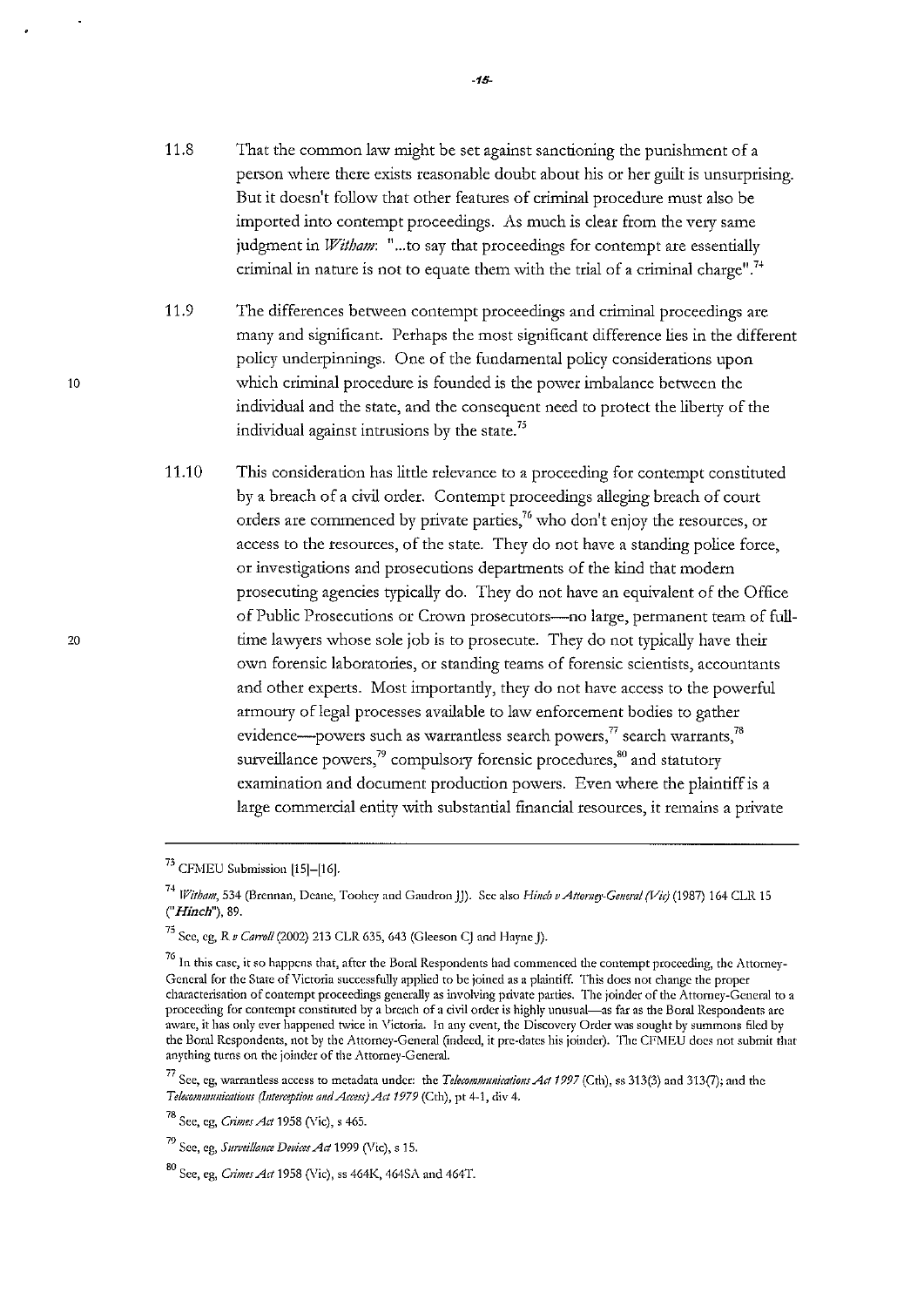entity and operates on the same level as the contempt defendant. All the more is that so in circumstances involving personal litigants: far from being a powerful **emanation of the Crown, a contempt plaintiff will, in some cases, be no more**  powerful or better resourced than an average citizen.

- 11.11 In contrast, contempt procedure has its own, quite distinct policy objectives. Civil justice relies on private parties to ensure compliance \vith court orders through privately instituted contempt proceedings. The principal objective of contempt procedure is to vindicate judicial authority $^{81}$  by enabling private parties who are granted the benefit of court orders to take action against those who breach them.
- 11.12 This fundamental difference militates against the wholesale importation of the onerous rules of criminal procedure into contempt procedure. Contempt procedure must be practically accessible to private litigants. If it is not, court orders risk becoming mere pieces of paper.

## *Third: there are accepted procedural differences*

- 11.13 There are also significant, accepted procedural differences between contempt proceedings and criminal proceedings. For example:
	- (a) contempt proceedings are brought in the court's civil jurisdiction;<sup>82</sup>
	- (b) contempt is an indictable offence,<sup>83</sup> yet for over a century it has always been prosecuted summarily in Victoria, $^{8+}$  with no means by which the defendant might elect to have a charge tried by jury;<sup>85</sup>
	- (c) private contempt plaintiffs are not subject to prosecutorial duties;"
	- (d) pleading rules are more relaxed in contempt proceedings;<sup>87</sup>
	- (e) unlike in a criminal proceeding, costs can be (and routinely are) ordered against an unsuccessful party to a contempt proceeding;<sup>88</sup> and

 $20$ 

<sup>&</sup>lt;sup>81</sup> AMIEU v Mudginberri Station Pty Ltd (1986) 161 CLR 98, 112-113 (Gibbs CJ, and Mason, Wilson and Deane JJ).

<sup>82</sup>*Hinch,* **89.** 

<sup>83</sup>*BHP PtJ• Ltd v Dagi* **(1996) 2 VR 117, 126 (\Vinneke P, dissenting).** 

**<sup>8</sup> .j.lbid.** 

<sup>85</sup> Cf *Criminal Procedure Act* 2009 (Vic), s 29(1)(b), which provides that the Magistrates' Court may determine that an **indictable offence be made triable summarily only with the accused's consent.** 

<sup>86</sup>**Sec, cg,** *K v* **J (2004) 184 FLR 1,** *20-21;Jones vACCC* **(2010) 189 FCR 390,409. This conclusion, it is submitted, is unsurprising: to impose upon a private contempt plaintiff all of the duties of a criminal prosecutor would be to make contempt proceedings unworkable.** 

<sup>87</sup>**See, in relation to duplicity, Decision Below, [223]-[230] and the cases there cited.** 

<sup>88</sup> See, eg, *Slaveski v The Queen (on the application of the Prothonotary of the Supreme Court of Victoria) [2012] VSCA 48, [91]* **(Warren CJ, Nettle and Redlich JJA agreeing).**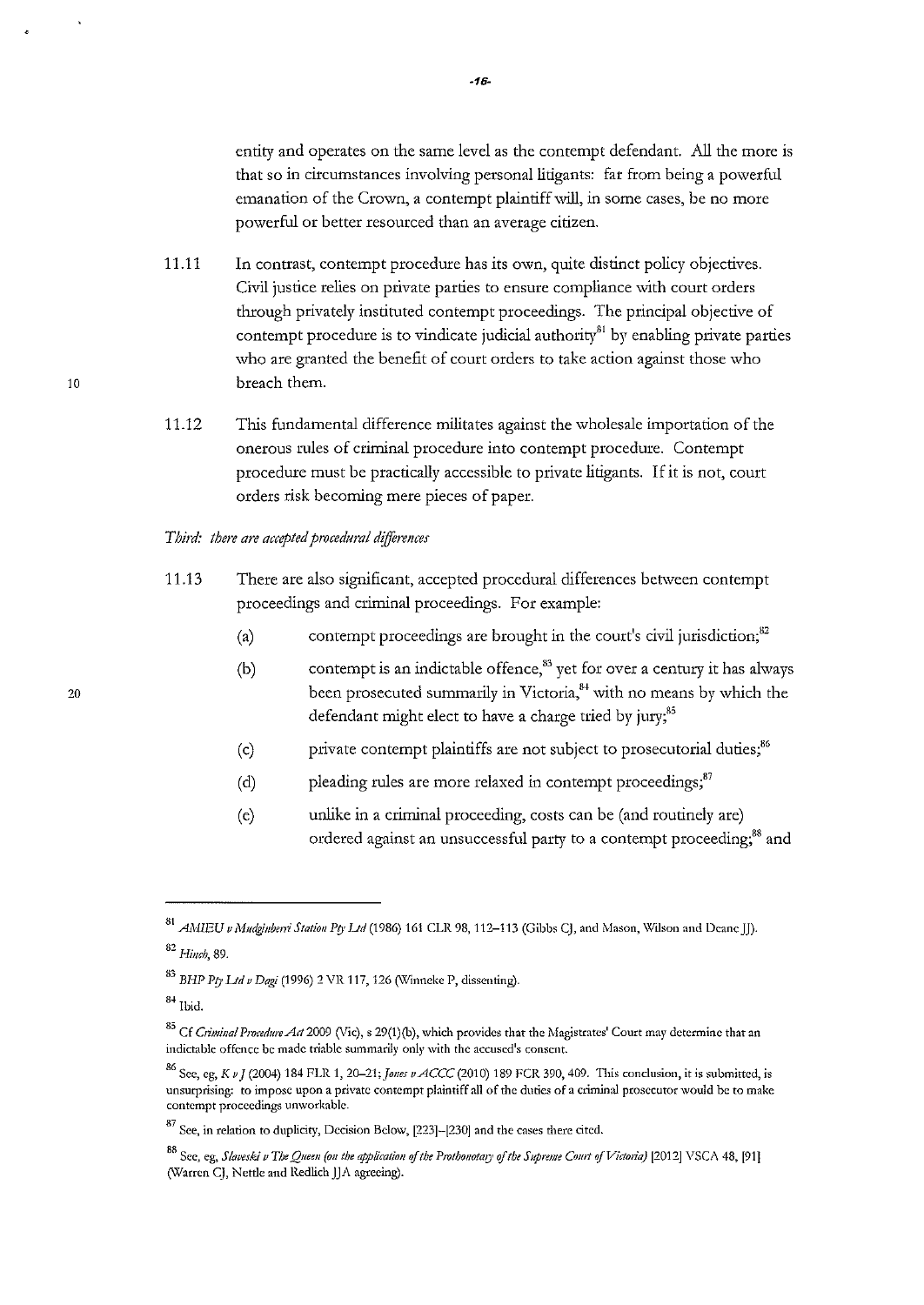- (!) there are differences between the punishments available for contempt and the punishments available in criminal proceedings-for example, one form of punishment available in contempt but not in crime is continuous imprisonment until the contempt is purged.<sup>89</sup>
- 11.14 These differences warrant extreme caution in importing elements of criminal procedure into contempt proceedings. It cannot be assumed that merely because a particular rule exists in criminal procedure, it should automatically be imported into contempt procedure.

**-17-**

11.15 Here, even assuming that there is a common law rule against requiring a corporate accused to produce specific documents in a criminal proceeding, $90$  it is for the CFMEU to show why that rule should be imported into contempt proceedings. It has not done so.

### Fourth: policy considerations

- 11.16 There are sound policy reasons why a rule (assuming that one exists) that a corporate accused in criminal proceedings should not be compelled to produce specific documents should not be imported into contempt procedure. In *Caltex,*  this Court identified strong policy reasons for refusing to extend selfincrimination privilege to corporations. They included that:
	- (a) "[i)n general, a corporation is usually in a stronger position vis-a-vis the state than is an individual; the resources which companies possess and the advantages which they tend to enjoy, many stemming from incorporation, are much greater than those possessed and enjoyed by **natural persons";<sup>91</sup>**
	- (b) corporate conduct is often complex and difficult to prove; $^{92}$  and
	- (c) c01porate offending is often provable (or even detectable) only through corporate documents.<sup>93</sup>
- 11.17 Moreover in criminal proceedings, there is little need to compel the accused to produce documents under mles of court. Prosecuting authorities can use search **warrants and, often, other statutory production powers to obtain documents in**  the accused's possession-mechanisms unavailable to a contempt plaintiff. If compulsoty production provisions of the mles of court are also unavailable, the contempt plaintiff is left in a uniquely disadvantaged position vis-à-vis both an

10

<sup>&</sup>lt;sup>89</sup> Ibid [93].

<sup>90</sup>**\V'hich, of course, is denied for the reasons advanced in section** *9* **above.** 

<sup>&</sup>lt;sup>91</sup> Caltex, 500 (Mason C) and Toohey **J**).

<sup>&</sup>lt;sup>92</sup> Caltex, 500 (Mason CJ and Toohey J, 533 (Deane, Dawson and Gaudron JJ), 554 (McHugh J).

<sup>&</sup>lt;sup>93</sup> *Caltex*, 500 (Mason CJ and Toohey ]), 515 (Brennan ]), 554 (McHugh ]).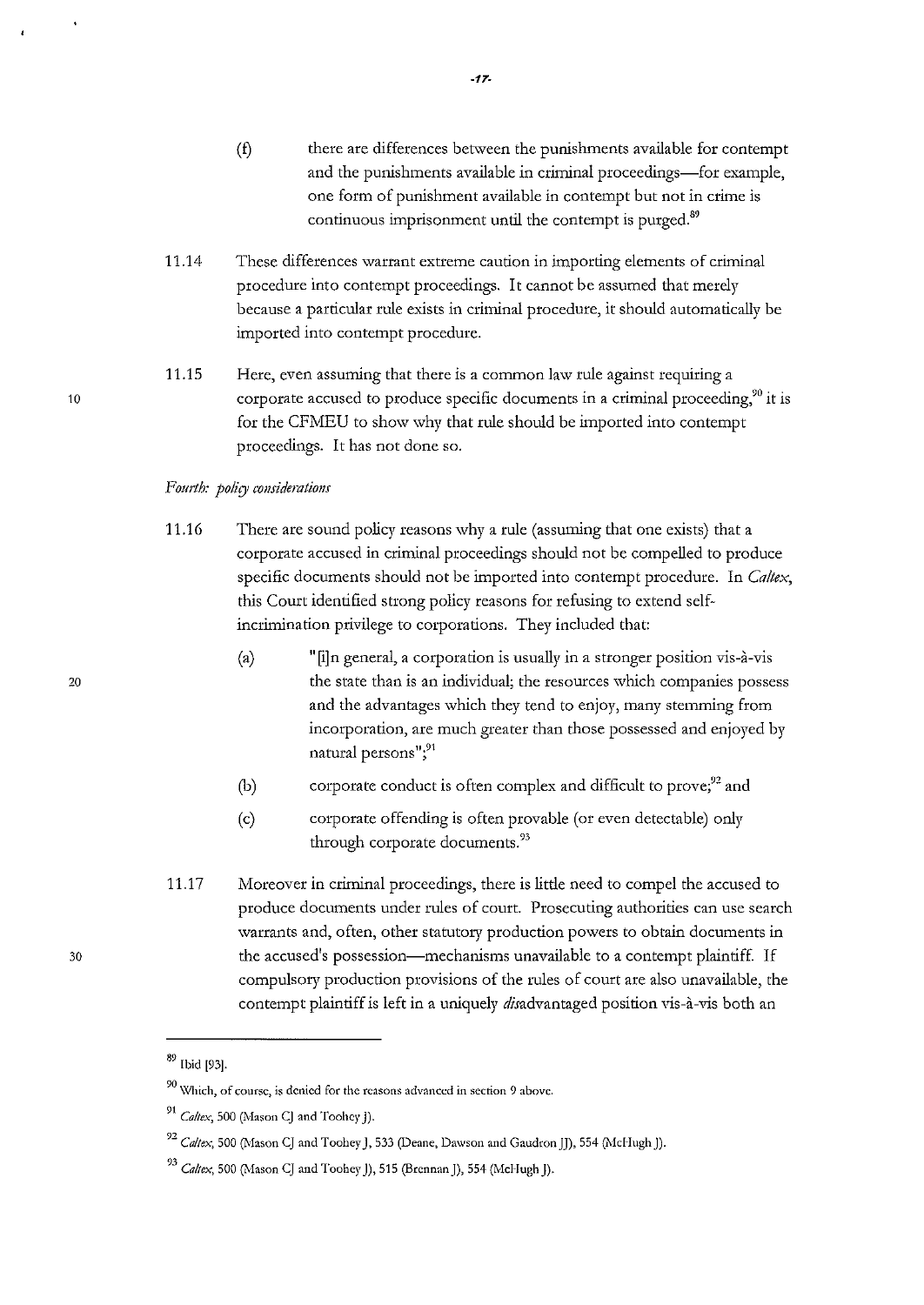ordinary criminal prosecutor and an ordinaty civil plaintiff. That would be a peculiar outcome; one not easily reconciled with the notion that contempt proceedings serve as privately-resourced means of vindicating court authority.

11.18 These considerations militate against granting to corporations a common law immunity from being compelled to produce specific documents in contempt proceedings. For at least the same reasons that prompted this Court, in *Caltex,*  to constrain the privilege against self-incrimination and require the production of specific documents, so too, with respect, should it constrain any *other* immunity (if one exists) that might otherwise protect against that consequence in proceedings for contempt.

#### **12. SUBSTANTIAL INJUSTICE**

- 12.1 By its decision below, the Victorian Court of Appeal declined to grant the CFMEU leave to appeal against the Discovery Order. A significant-perhaps primary-reason for its doing so was that "[t]he documents in question could have been obtained by the simple device of issuing one or more subpoenas for production" and that, that being the case, the CFMEU would "suffer no real injustice whatever" by the order being allowed to stand.<sup>94</sup>
- 12.2 The Boral Respondents did not advance arguments on this point separate from or additional to those developed and advanced by the seventh respondent. In the present appeal-as at the date of these submissions-the seventh respondent has refused to cooperate \vith the Bora! Respondents as to the contentions that might be pressed on this (or any) point. Nonetheless, the Bora! Respondents anticipate that the seventh respondent will, as he did below, develop the submission on this point in his written and oral submissions herein.

## **13. DISPOSITION**

13.1 The appeal should be dismissed \vith costs. So determined, the stay granted by the Court on 20 November 2014 will automatically dissolve, and the timetable for the discovery and inspection of documents, and for the hearing of the substantive matter, may proceed with all due haste.

## **PART VII: NOTICE OF CONTENTION** OR CROSS **APPEAL**

14.1 Not applicable.

20

<sup>&</sup>lt;sup>94</sup> Decision Below, [479].